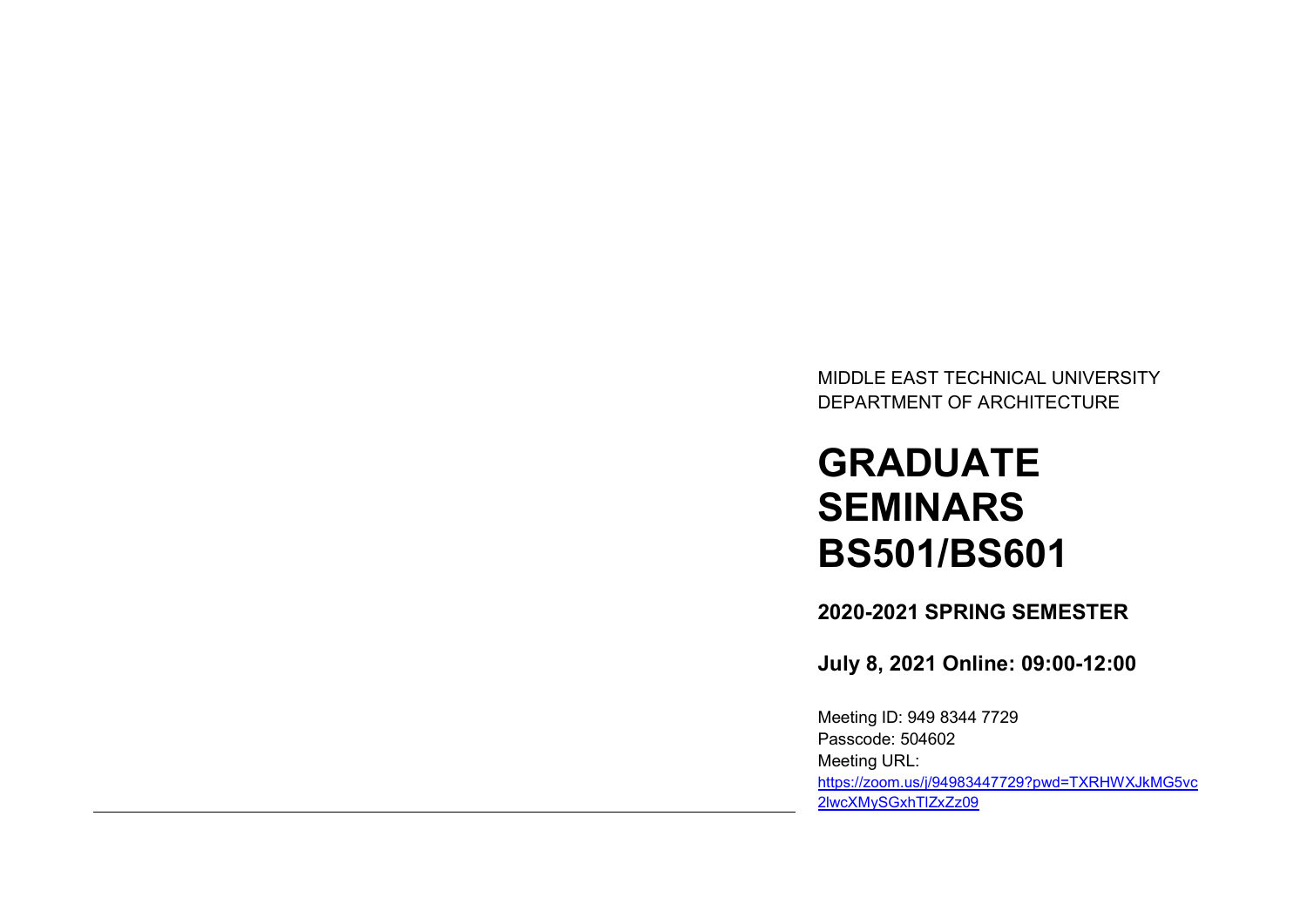# $9:00 - 9:20$

Ilgaz Azra Atılgan — Energy Performance Assessment in Ecological Timber Buildings: An Examination in Respect to Insulation Materials

Supervisor: Soofia Tahira Elias Özkan Jury: Ayşe Tavukçuoğlu, Ayşem Berrin Çakmaklı

This study attempts to reduce the energy consumption of timber buildings by using ecological thermal insulation materials and at the same time to ensure environmental sustainability. It is clear that, timber structures are universally an important positive alternative to environmental concerns and destructive seismic impact. In Turkey, although the construction rate decreased after the 1940s, it is seen that the existence of traditional Turkish timber houses provides a strong application and design knowledge. The necessity of not having toxic production and usage characteristics of the building elements in order to be mentioned in full environmental sustainability has led to the search for alternative natural thermal insulation materials. In this study, it is planned to compare the thermal insulation materials examined with each other in terms of their structural properties. to find their superior properties and to observe the results in terms of energy in a typical timber structure with simulation.

Keywords: Timber Structure, Natural Thermal Insulation Materials, Energy Consumption, Energy Performance Simulation, Wood Construction

#### $9:20 - 9:40$

Rabianur Çulha — Serious Game for Occupational Health and Safety Training in the Construction Sector Supervisor: Mehmet Koray Pekeriçli Jury: Elif Sürer, Ayşem Berrin Çakmaklı

Occupational accidents are a critical field to focus on because every year approximately 380 000 workers die, and 370 000 000 non-fatal accidents occur in working environments. The accidents cause psychological and social problems and economic loss. To overcome occupational accident- related problems and loss, regulations that create a safe working environment are significant. Moreover, the situation of the construction sector is more critical compared to other sectors because the construction sector is one of the most dangerous sectors in terms of occupational accidents. And the construction site accidents mostly because of the not proper attitude of employees, so they are preventable. To deal with occupational accidents in construction sites Occupational Health and Safety (OH&S) regulations and training are significant. However, the existing way of OH&S training is not effective enough, as the occupational accidents at construction sites are still 15% of the total accidents in Turkey, despite the OH&S training, compulsory in high risky sectors at least once a year. To overcome problems about OH&S training in the construction sector, a serious game can be the solution. Because games are tools to learn and socialize for a long time and video games are becoming more popular. A serious game is a video game with a pedagogy rather than pure entertainment, and it can be the way of learning OH&S rules at construction sites and providing a safer working environment.

Keywords: Construction Sector, Occupational Accidents, Fatal Accidents, Occupational Health And Safety, Serious Game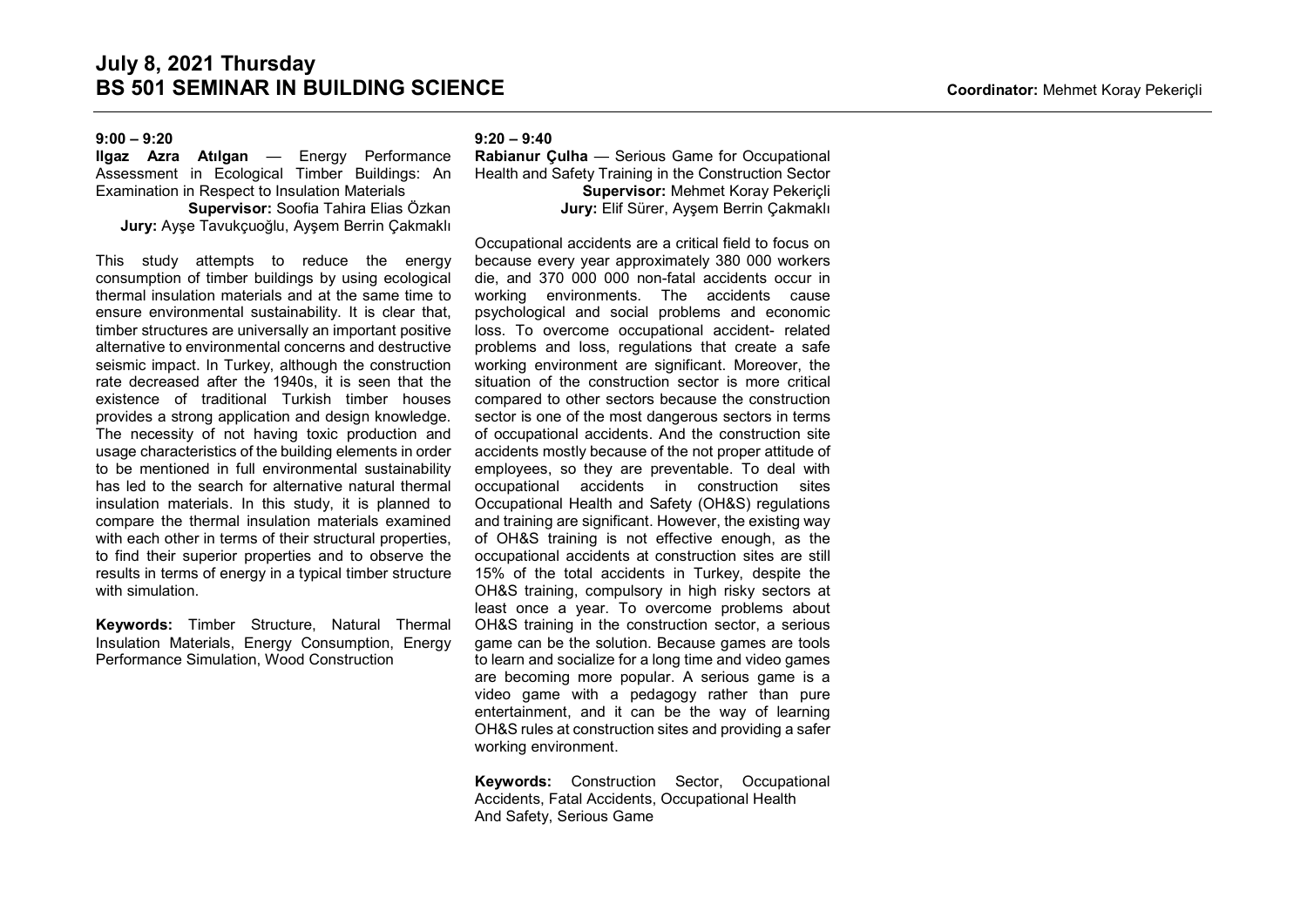# 9:40-10:00

# Gizem Nur Aydemir — Using Solar Systems for Energy Autonomy in Buildings

Supervisor: Soofia Tahira Elias Özkan Jury: Ayşem Berrin Çakmaklı, Ayşegül Tereci

Vast amounts of energy were being used up in the built environment; therefore, buildings can play a crucial role in reducing the consumption as well as in the production of energy; one way forward would be to alter existing or newly designed buildings concerning energy efficiency in a way that they can contribute to the solution. The purpose of integrating renewable energy technologies in buildings is to harvest energy in situ and achieve energy autonomy by reducing grid dependency and producing clean energy with minimal greenhouse gas emissions. Among all the renewable energy generation systems, solar systems are more advantageous than others regarding applicability in existing buildings. With the rising demand for alternative energy generation, numerous studies have been developed and applied worldwide for energy retrofitting of the existing building stock and designing energy independent new buildings. This paper provides a literature review on active design strategies focusing on solar energy generation systems integrated into buildings. To this end, the use of solar energy; including solar thermal and photovoltaic (PV) technologies, the relation of buildings with PV technologies, Building Applied/Added/Attached Photovoltaics (BAPV), Building Integrated Photovoltaics (BIPV) and Building Integrated hybrid Photovoltaics/Thermal (BIPV/T) systems, their types, potentials, and challenges, their examination ways and methodologies in the literature are analyzed and discussed.

Keywords: Renewable Solar Energy, Building Applied/Added/Attached Photovoltaics (BAPV), Building Integrated Photovoltaics (BIPV), Building Integrated hybrid Photovoltaics/Thermal (BIPV/T)

#### 10:00-10:20

Burak Dönmez — Examination of Traditional Passive Ventilation Techniques

Supervisor: Soofia Tahira Elias Özkan Jury: Ayşem Berrin Çakmaklı, Ayşegül Tereci

The ever-increasing negative impacts of the global warming phenomenon on nature, environment, and people can no longer be ignored. Research on the traditional building technique since ancient times demonstrates the efficiency of passive solutions for providing thermal comfort. These traditional buildings reduce the energy consumption need of the building. Traditional /natural ventilation methods help both to reduce heat loads in buildings and to increase indoor air quality (IAQ). In order to select these methods, and to being efficient of the selected methods in terms of economic and environmental aspects, it is necessary to investigate the building tradition and user behaviors in the historical process. After this research, architectural interventions can be proposed and these interventions can be simulated by making a virtual model of the building. Moreover, its energy performance can be tested by using related software. Therefore, this study is consisted of the investigation of the natural ventilation, traditional passive ventilation techniques, building simulation techniques and examination criteria of the studies, and finally, case studies belong different regions and climates. The aim of this study is to examine the traditional methods used throughout the centuries in order to reduce energy consumption and increase indoor air quality, and to adapt / reconsider these methods according to contemporary / current architecture. In conclusion, this study examines the benefits of traditional passive ventilation techniques and their adaptation to existing architecture, using energy simulation software to predict the optimal solution.

Keywords: Natural Ventilation; Traditional Passive Ventilation Techniques; Building Simulation; CFD

#### 10:20-10:40

Hatice Bıyık — Investigation of the Climate Change Impact on the Built Environment and Carbon Emissions from Buildings at Urban Scale

Supervisor: Ali Murat Tanyer Jury: Gülsu Ulukavak Harputlugil, Ayşe Tavukçuoğlu

Climate change affects the world, and the impacts on earth, such as increasing temperatures, can be observed. Climate change has rapidly increased; therefore, a new mission to keep global temperature increase below 1,5-Celsius degrees was launched. In this respect, decreasing carbon emissions that are the major contributor to global warming is set as a goal. and building's impact of carbon emissions in the built environment has tried to be decreased. Hence, this study aims to provide a systematic literature review about the climate change impact on the built environment and carbon emissions from the buildings at urban scale regarding the operational energy phase. In this respect, climate change and carbon emissions from the built environment subjects in the distinguished papers were examined to present concept changes regarding the years, the most used keywords, key authors, the most used methods, futuristic scenarios, and pathways.

Keywords: Climate Change, Carbon Emissions, Operational Energy Phase, Built Environment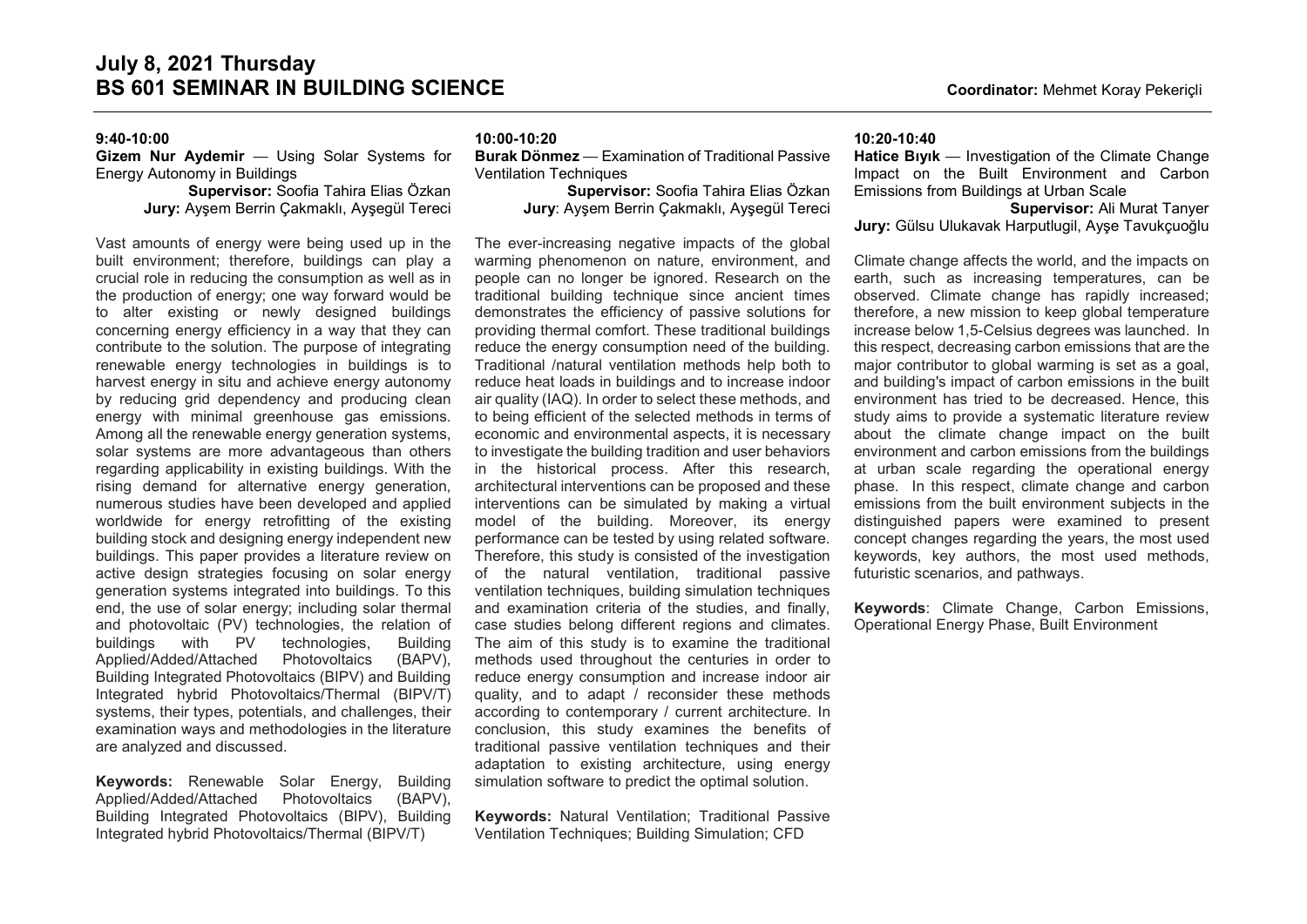#### 10:40-11:00

#### Hafize Büşra Bostancı Sabur — Circular Economy within the Built Environment: Evaluating Trends, Strategies and Digital Technologies

Supervisor: Ali Murat Tanyer Jury: Gülsu Ulukavak Harputlugil, Ayşe Tavukçuoğlu

Reasons leading to increase in production and construction activities to meet the demands occurring due to factors such as rapid growth in population, migration, industrialization, and unplanned urbanization, cause problems as economic and ecological crises and climate change. The need to implement sustainable solutions has arisen to handle these problems resulting in both resource consumption and cost-increase. The circular economy (CE) concept has started to gain importance as a sustainable innovative paradigm for addressing challenges, and the reflection of the concept on the AEC industry has increased because of the expansion of construction and demolition activities. Within this context, the reflections of the circular economy in the built environment are discussed within the scope of this study. After demonstration of the concept's framework, origin, and different definitions assumed by various individuals, institutions, and organizations, the existing approaches and research trends of the circular economy in the built environment are examined. The strategies of the concept are classified according to the building life cycle stages and scale and the potentials of digital technologies for the adaptation of the circular economy to the built environment and construction industry is evaluated.

Keywords: Built Environment, Circular Economy, Digital Technologies, Existing Building Stock, Urban Mining

#### 11:00-11:20

Beste Fakıoğlu — Embodied Carbon Assessment of Tall Building Structures

### Supervisor: Bekir Özer Ay Jury: Mehmet Halis Günel, Ayşem Berrin Çakmaklı

Building industry is responsible for nearly 40% of embodied greenhouse gas (GHG) emissions. Thus, reducing the life cycle carbon emissions namely the embodied carbon (EC) and the operational carbon (OC) emissions of buildings can mitigate the environmental impacts. The significance of EC compared to OC increases since buildings become more energy efficient over time. Specifically for tall buildings, the EC is more critical due to an increase in structural material use resulted from the exponential increase of lateral loads. The embodied GHG of tall building structural systems have the highest share in the lifecycle embodied GHG. Thus, the focus of this study is the embodied GHG emissions of tall building structures. Recent studies investigated the embodied GHG emissions of tall building structures depending on various parameters. However, the validity of the findings of these studies are questionable due to various factors concerning life cycle assessment methods and structural design and analysis methods. In this study, these factors are presented and critically examined. Future studies on EC of tall building structures should eliminate these factors to ensure the validity and reliability of the research.

Keywords: Embodied Carbon, Tall Building Structures, Structural Design, Life Cycle Assessment

# 11:20-11:40 Gökçe Nihan Taşkın — Design Optimization in Tall Buildings: Optimization Algorithms and Case Studies Supervisor: Bekir Özer Ay Jury: Mehmet Halis Günel, Ozan Cem Çelik

Tall buildings have been emerged in 19th century as a result of population growth in cities and increasing land values. Until then, the number of tall buildings has increased all around the world and continues to increase exponentially. As a result of their scale, tall building projects require high budgets and long time periods for designing and constructing. In that sense; design optimization, which is beneficial for any kind of projects, is critical for tall buildings design. This study presents a literature review on the structural design optimization methods and their applications for tall buildings. Current statistics of tall buildings and main concerns of tall building design are investigated. Structural optimization is defined and five optimization algorithms that are used in structural optimization are introduced. These five algorithm includes; genetic algorithm, ant colony algorithm, firefly algorithm, particle-swarm and neural dynamic algorithm. Existing studies in tall building design optimization are investigated and classified into three categories, which are size, topology and shape optimization. Methodologies and results of the existing studies are evaluated in a holistic manner and similarities, criticisms and limitations of these studies are discussed.

Keywords: Tall Buildings, Design Optimizations, Performance-Based Design, Optimization Algorithms